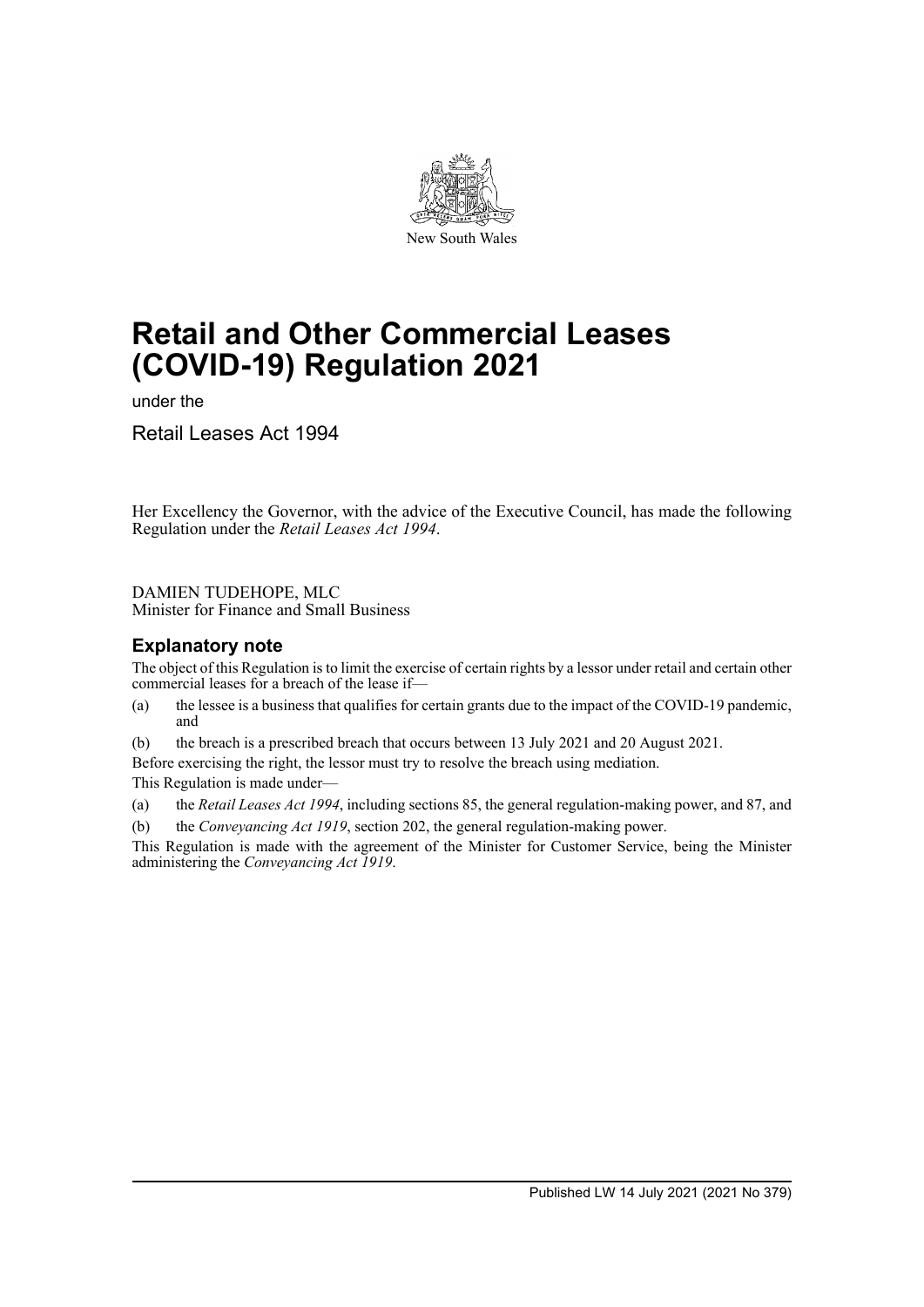# **Contents**

Page

| Part 1            | <b>Preliminary</b>     |                                                            |   |
|-------------------|------------------------|------------------------------------------------------------|---|
|                   | 1                      | Name of Regulation                                         | 3 |
|                   | 2                      | Commencement                                               | 3 |
|                   | 3                      | Definitions                                                | 3 |
|                   | 4                      | Meaning of "impacted lessee"                               | 4 |
|                   | 5                      | Application of Regulation                                  | 4 |
| Part 2            | <b>Impacted leases</b> |                                                            |   |
|                   | 6                      | Prohibitions and restrictions relating to impacted leases  | 5 |
|                   |                        | Lessor action for non-COVID-19 pandemic related reasons    | 5 |
|                   | 8                      | Dispute resolution                                         | 5 |
| Part 3            | <b>Miscellaneous</b>   |                                                            |   |
|                   | 9                      | Equity and law preserved                                   | 6 |
|                   | 10                     | Repeals                                                    | 6 |
| <b>Schedule 1</b> |                        | <b>Amendment of Conveyancing (General) Regulation 2018</b> |   |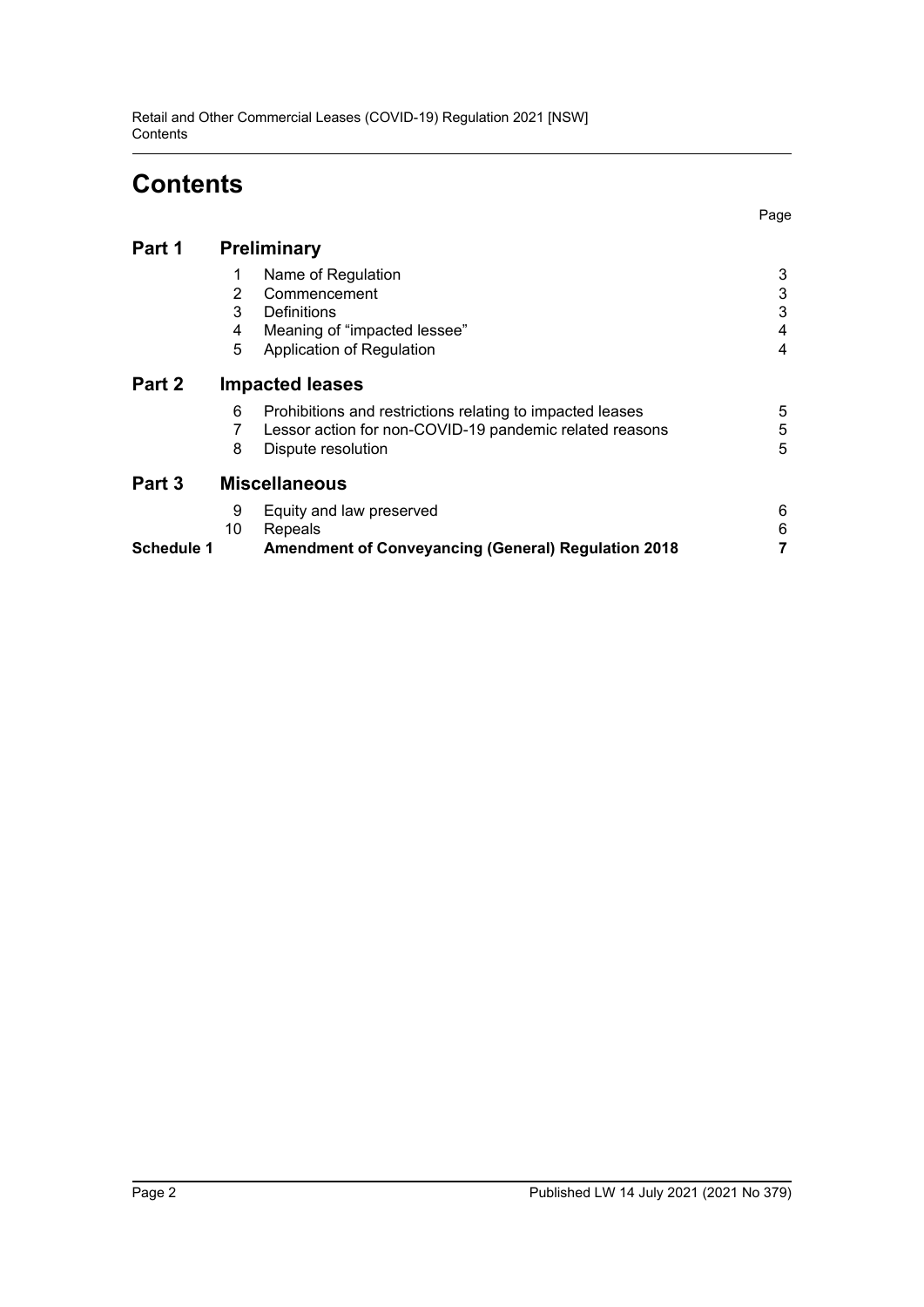# **Retail and Other Commercial Leases (COVID-19) Regulation 2021**

under the

Retail Leases Act 1994

# <span id="page-2-1"></span><span id="page-2-0"></span>**Part 1 Preliminary**

## **1 Name of Regulation**

This Regulation is the *Retail and Other Commercial Leases (COVID-19) Regulation 2021*.

## <span id="page-2-2"></span>**2 Commencement**

This Regulation commences on the day on which it is published on the NSW legislation website.

## <span id="page-2-3"></span>**3 Definitions**

In this Regulation—

*business* means an undertaking, whether or not carried on with a view to profit, involving the manufacture, sale or supply of goods or services.

*commercial lease* means a retail shop lease, but does not include the following—

- (a) a lease entered into on or after 26 June 2021, but not—
	- (i) a lease entered into by means of an option to extend or renew the lease, or
	- (ii) any other extension or renewal of an existing lease on the same terms as the existing lease,
- (b) a lease under the *Agricultural Tenancies Act 1990*,
- (c) a commercial lease within the meaning of the *Conveyancing (General) Regulation 2018*, Schedule 5.

*impacted lease* means a commercial lease to which an impacted lessee is a party. *impacted lessee*—see clause 4.

*lessee* means the person who has the right to occupy premises or land under a commercial lease.

*lessor* means the person who grants the right to occupy premises or land under a commercial lease.

*prescribed action* means taking action under the provisions of a commercial lease or seeking orders or issuing proceedings in a court or tribunal for any of the following—

- (a) eviction of the lessee from premises or land the subject of the commercial lease,
- (b) exercising a right of re-entry to premises or land the subject of the commercial lease,
- (c) recovery of the premises or land,
- (d) distraint of goods,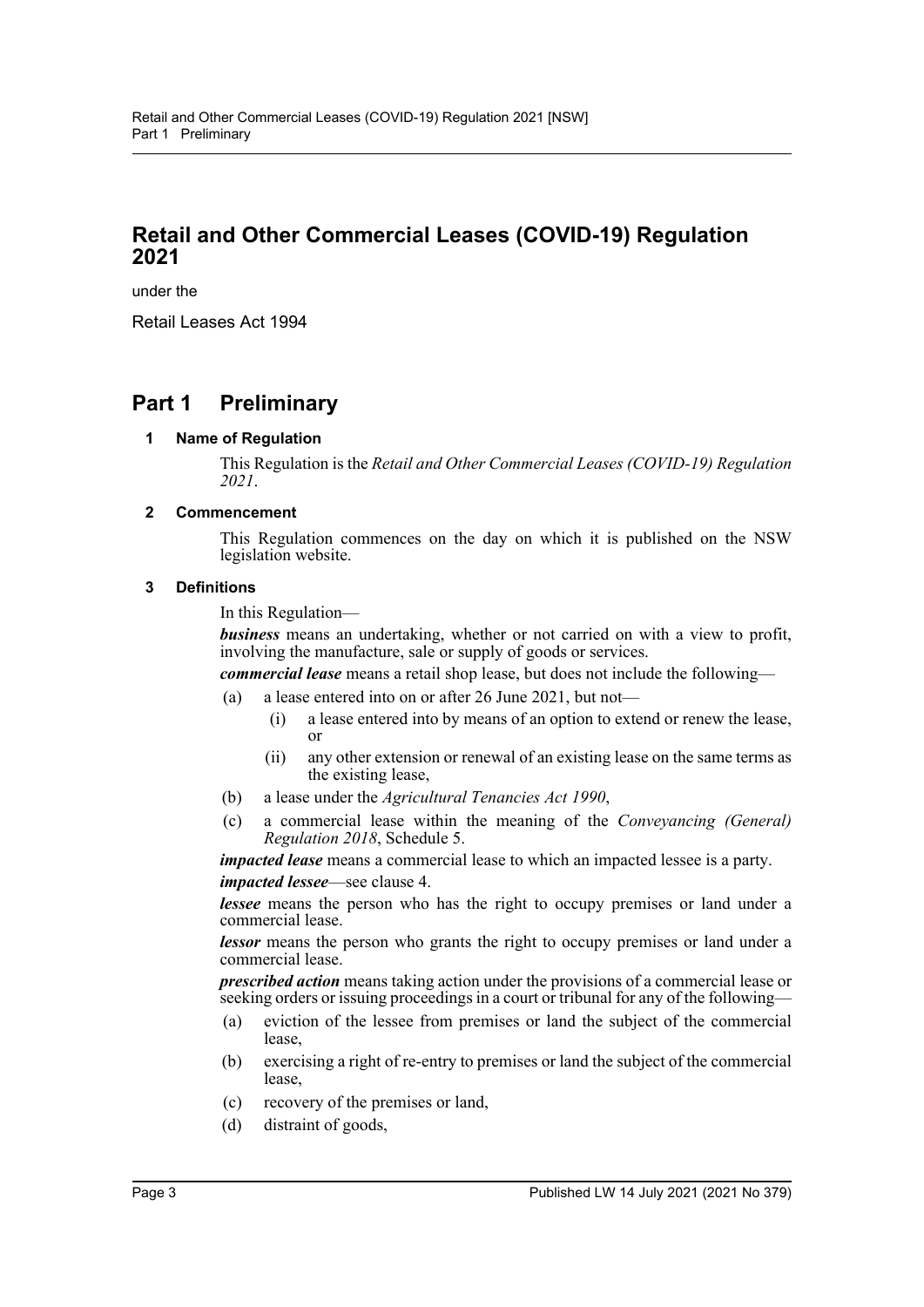- (e) forfeiture,
- (f) damages,
- (g) requiring a payment of interest on, or a fee or charge related to, unpaid rent otherwise payable by a lessee,
- (h) recovery of the whole or part of a security bond under the commercial lease,
- (i) performance of obligations by the lessee or any other person pursuant to a guarantee under the commercial lease,
- (j) possession,
- (k) termination of the commercial lease,
- (l) any other remedy otherwise available to a lessor against a lessee at common law or under the law of this State.

*prescribed breach* of an impacted lease means—

- (a) a failure to pay rent, or
- (b) a failure to pay outgoings, or
- (c) the business operating under the lease not being open for business during the hours specified in the lease.

*prescribed period* means the period commencing at the beginning of 13 July 2021 and ending at the end of 20 August 2021.

*the Act* means the *Retail Leases Act 1994*.

**Note.** The Act and the *Interpretation Act 1987* contain definitions and other provisions that affect the interpretation and application of this Regulation.

#### <span id="page-3-0"></span>**4 Meaning of "impacted lessee"**

- (1) A lessee is an *impacted lessee* if—
	- (a) the lessee qualifies for 1or more of the following grants—
		- (i) Micro-business COVID-19 Support Grant,
		- (ii) COVID-19 NSW Business Grant,
		- (iii) Job Saver Grant, and
	- (b) the following turnover in the 2020–2021 financial year was less than \$50 million—
		- (i) if the lessee is a franchisee—the turnover of the business conducted at the premises or land concerned,
		- (ii) if the lessee is a corporation that is a member of a group—the turnover of the group,
		- (iii) in any other case—the turnover of the business conducted by the lessee.
- (2) To avoid doubt, in this clause, *turnover* of a business includes any turnover derived from internet sales of goods or services.
- (3) In this clause, corporations constitute a *group* if they are related bodies corporate within the meaning of the *Corporations Act 2001* of the Commonwealth.

#### <span id="page-3-1"></span>**5 Application of Regulation**

This Regulation applies to the exercise or enforcement of rights under an impacted lease in relation to a prescribed breach of the lease occurring during the prescribed period.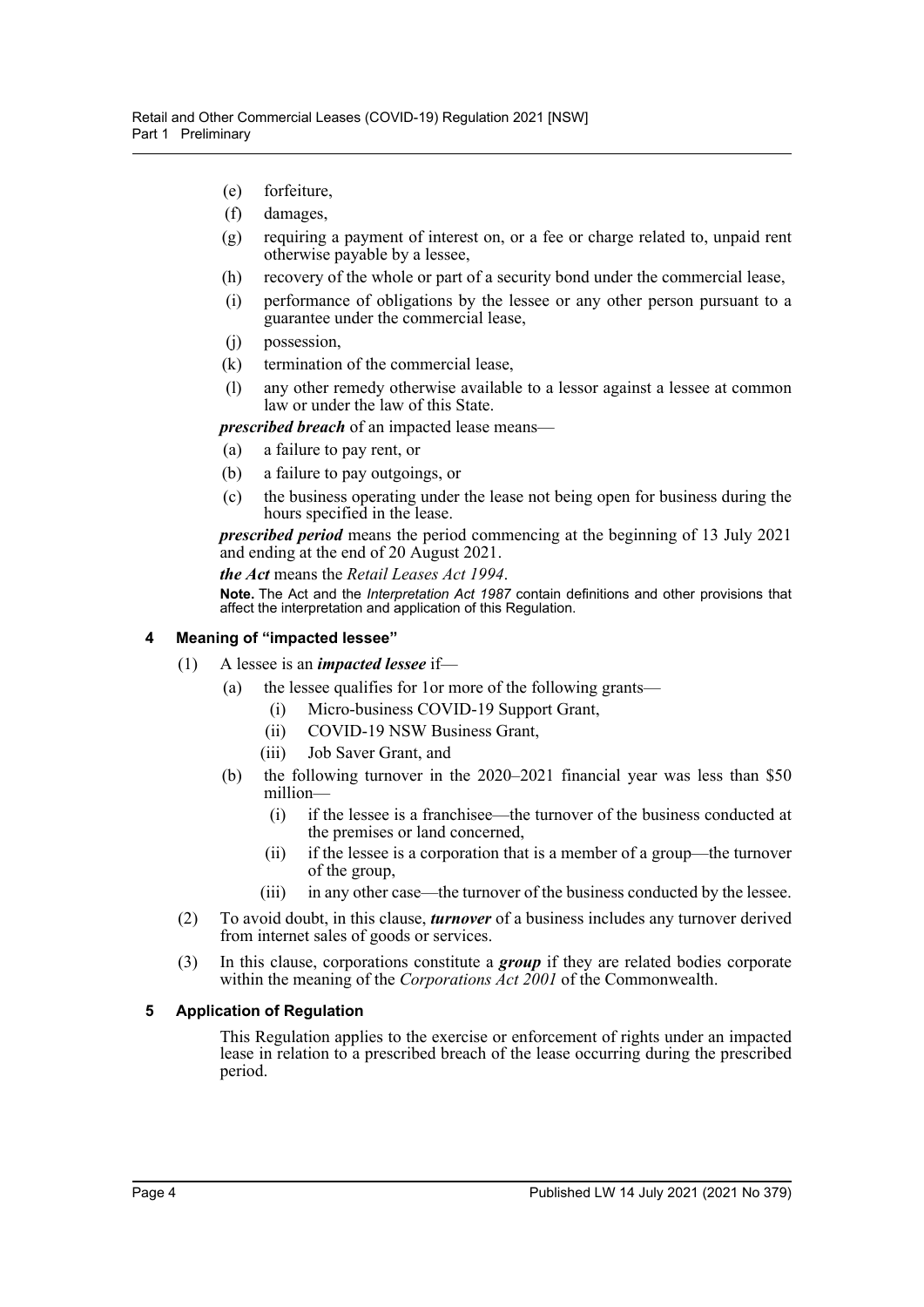# <span id="page-4-1"></span><span id="page-4-0"></span>**Part 2 Impacted leases**

## **6 Prohibitions and restrictions relating to impacted leases**

- (1) This clause applies if, during the prescribed period, a lessee is an impacted lessee.
- (2) The lessor must not take prescribed action against the impacted lessee on the grounds of a prescribed breach of the impacted lease occurring during the prescribed period unless—
	- (a) the matter has been referred for mediation under the Act, Part 8, Division 2, and
	- (b) the Registrar has certified in writing that the mediation has failed to resolve the dispute.
- (3) An impacted lessee must give the lessor the following information in respect of the impacted lease—
	- (a) a statement to the effect that the lessee is an impacted lessee,
	- (b) evidence that the lessee is an impacted lessee.
- (4) The information—
	- (a) may be given before, or as soon as practicable after, the prescribed breach occurs, and
	- (b) must be given within a reasonable time after it is requested by the lessor.
- (5) An act or omission of an impacted lessee required under a law of the Commonwealth or the State in response to the COVID-19 pandemic—
	- (a) is taken not to amount to a breach of the impacted lease to which the impacted lessee is a party, and
	- (b) does not constitute grounds for termination of the impacted lease or the taking of any prescribed action by the lessor against the impacted lessee.
- (6) Nothing in this clause prevents a lessor and impacted lessee agreeing to the parties taking action in relation to the impacted lease, including the lessor taking prescribed action or the parties agreeing to terminate the impacted lease.

### <span id="page-4-2"></span>**7 Lessor action for non-COVID-19 pandemic related reasons**

Nothing in this Regulation prevents a lessor taking prescribed action on grounds not related to the economic impacts of the COVID-19 pandemic.

**Note.** For example, a lessor may terminate a commercial lease if the lessee has breached the lease by damaging the premises concerned or may take action if a lessee fails to vacate premises following the expiry of a fixed term commercial lease.

#### <span id="page-4-3"></span>**8 Dispute resolution**

- (1) The Act, Part 8 extends to an impacted commercial lease dispute as if it were a retail tenancy dispute within the meaning of that Part.
- (2) In this clause—

*impacted commercial lease dispute* means a dispute about a prescribed breach of an impacted lease as referred to in the *Conveyancing (General) Regulation 2018*, Schedule 5, clause 4(2).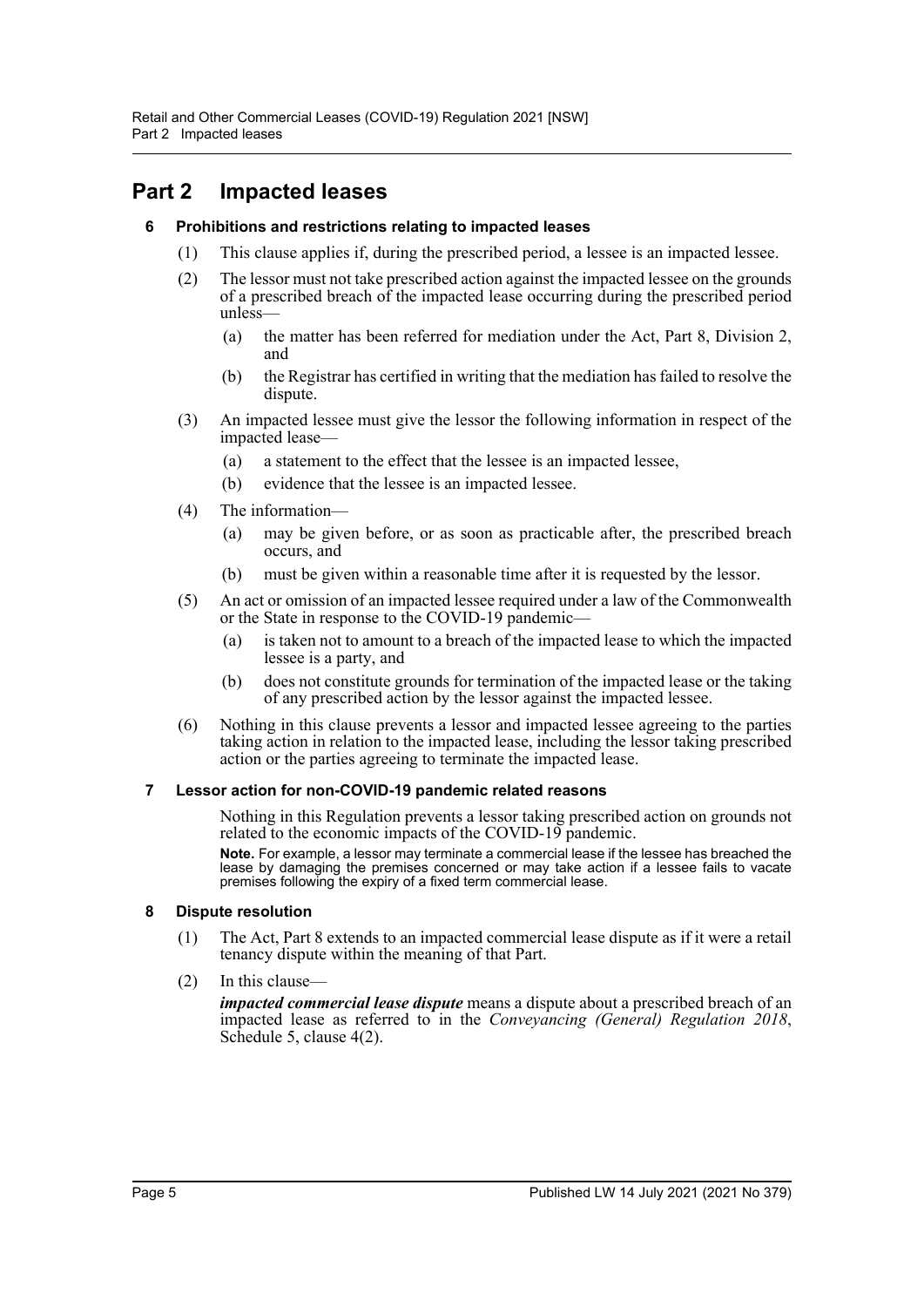# <span id="page-5-1"></span><span id="page-5-0"></span>**Part 3 Miscellaneous**

# **9 Equity and law preserved**

Nothing in this Regulation excludes the rules of equity and of common law from applying to the determination of a dispute concerning—

- (a) the recovery of possession of premises or land from a lessee, or
- (b) the termination of a commercial lease by a lessor, or
- (c) the exercise or enforcement of another right of a lessor of premises or land.

# <span id="page-5-2"></span>**10 Repeals**

- (1) This Regulation is repealed at the end of the day that is 6 months after the day on which the Regulation commences, except as provided for in subclause (2). **Note.** See section 87(4) of the Act regarding the duration of regulations made under Part 11 (Response to COVID-19 pandemic) of the Act.
- (2) Schedule 1 of this Regulation is repealed on the day that is one day after the day on which this Regulation commences.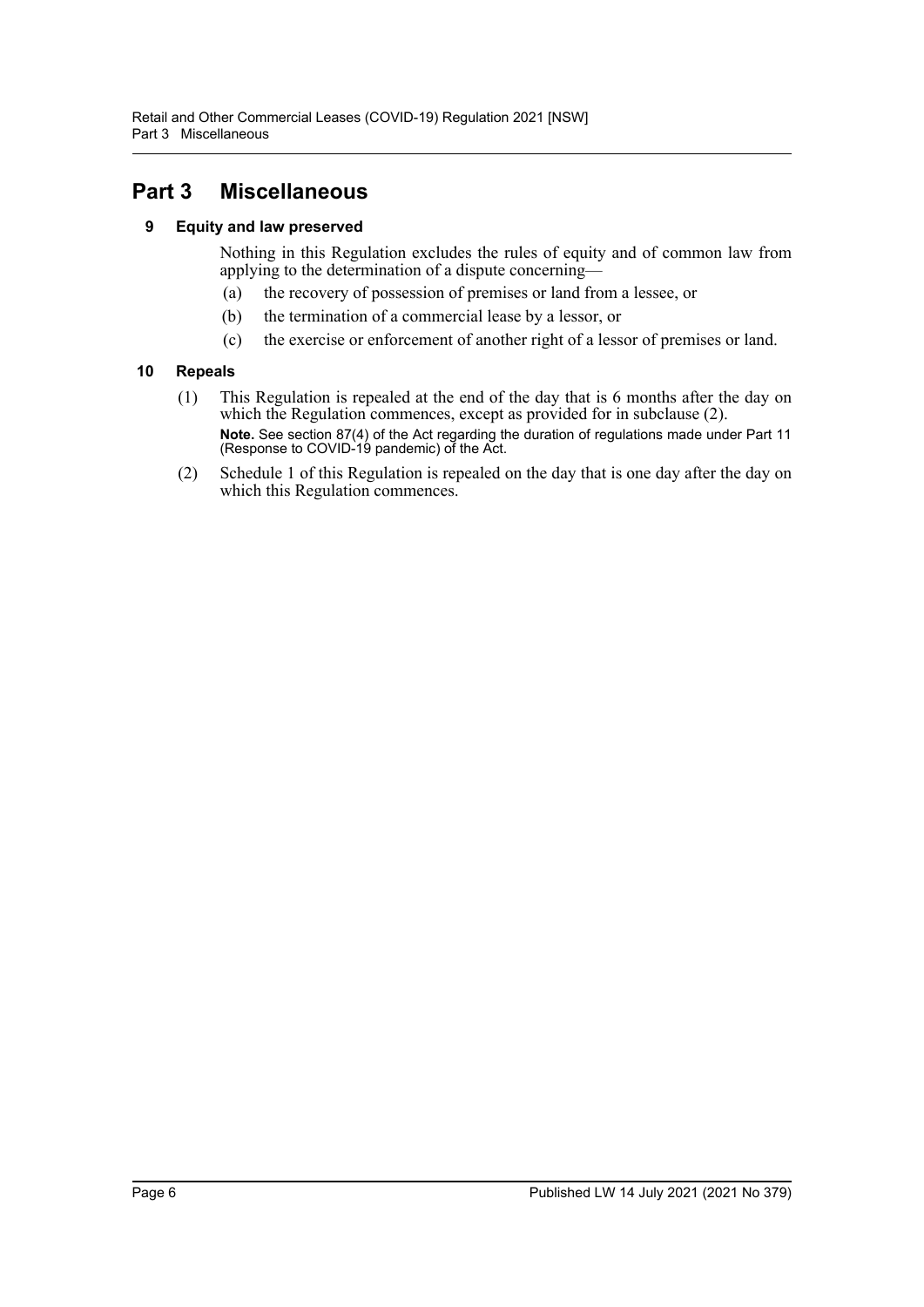# <span id="page-6-0"></span>**Schedule 1 Amendment of Conveyancing (General) Regulation 2018**

## **Schedule 5**

Insert after Schedule 4—

# **Schedule 5 Commercial leases—COVID-19 pandemic special provisions**

# **Part 1 Preliminary**

## **1 Definitions**

In this Schedule—

*business* means an undertaking, whether or not carried on with a view to profit, involving the manufacture, sale or supply of goods or services.

*commercial lease* means any agreement to which the Act applies relating to the leasing of premises or land for commercial purposes, but does not include the following—

- (a) a lease entered into on or after 26 June 2021, but not—
	- (i) a lease entered into by means of an option to extend or renew the lease, or
	- (ii) any other extension or renewal of an existing lease on the same terms as the existing lease,
- (b) a retail shop lease under the *Retail Leases Act 1994*,
- (c) a lease under the *Agricultural Tenancies Act 1990*.

*impacted lease* means a commercial lease to which an impacted lessee is a party.

*impacted lessee*—see clause 2.

*lessee* means the person who has the right to occupy premises or land under a commercial lease.

*lessor* means the person who grants the right to occupy premises or land under a commercial lease.

*prescribed action* means taking action under the provisions of a commercial lease or seeking orders or issuing proceedings in a court or tribunal for any of the following—

- (a) eviction of the lessee from premises or land the subject of the commercial lease,
- (b) exercising a right of re-entry to premises or land the subject of the commercial lease,
- (c) recovery of the premises or land,
- (d) distraint of goods,
- (e) forfeiture,
- (f) damages,
- (g) requiring a payment of interest on, or a fee or charge related to, unpaid rent otherwise payable by a lessee,
- (h) recovery of the whole or part of a security bond under the commercial lease,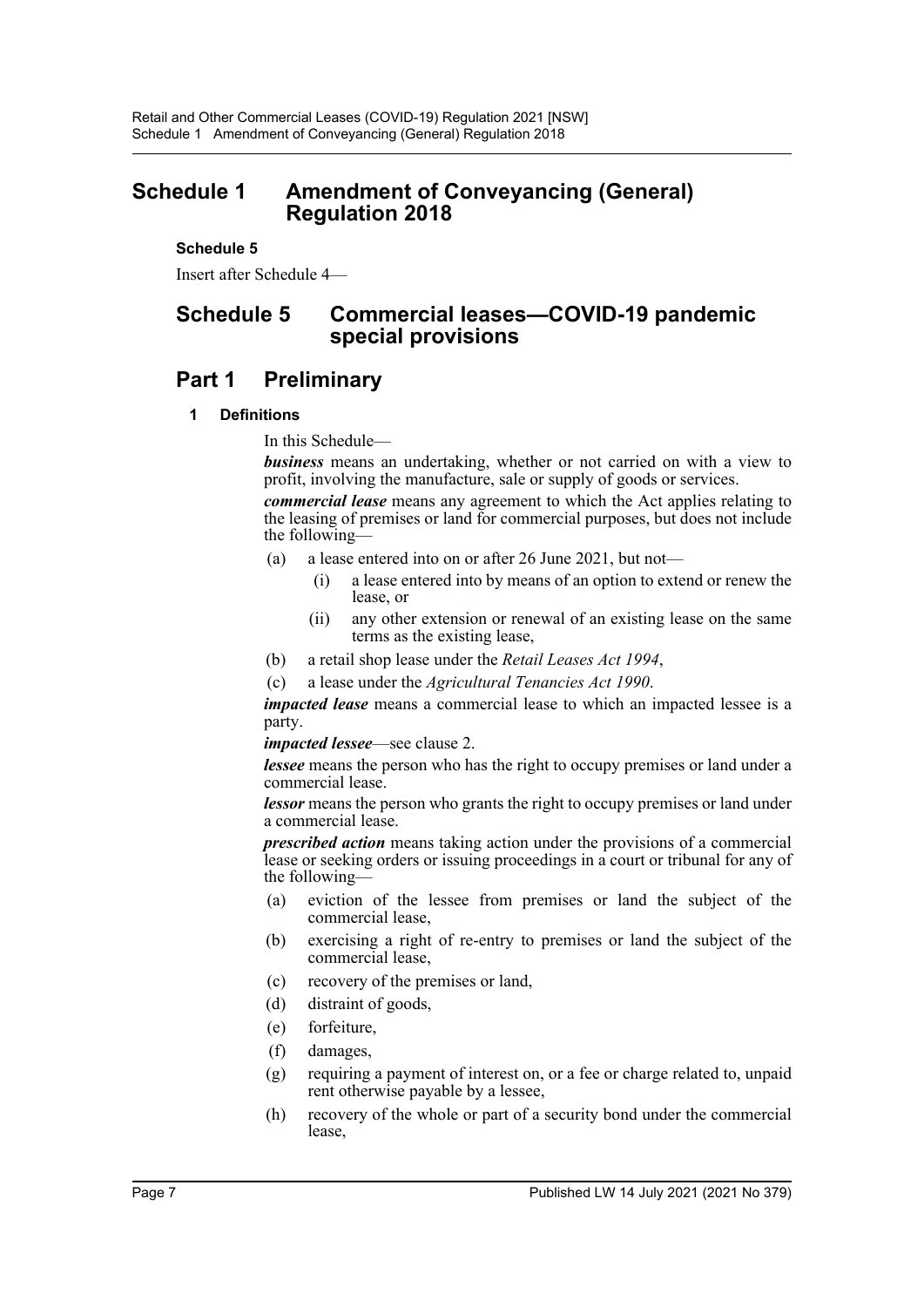- (i) performance of obligations by the lessee or any other person pursuant to a guarantee under the commercial lease,
- (j) possession,
- (k) termination of the commercial lease,
- (l) any other remedy otherwise available to a lessor against a lessee at common law or under the law of this State.

*prescribed breach* of an impacted lease means—

- (a) a failure to pay rent, or
- (b) a failure to pay outgoings, or
- (c) the business operating under the lease not being open for business during the hours specified in the lease.

*prescribed period* means the period commencing at the beginning of 13 July 2021 and ending at the end of 20 August 2021.

## **2 Meaning of "impacted lessee"**

## (1) A lessee is an *impacted lessee* if—

- (a) the lessee qualifies for 1or more of the following grants—
	- (i) Micro-business COVID-19 Support Grant,
	- (ii) COVID-19 NSW Business Grant,
	- (iii) Job Saver Grant, and
- (b) the following turnover in the 2020–2021 financial year was less than \$50 million—
	- (i) if the lessee is a franchisee—the turnover of the business conducted at the premises or land concerned,
	- (ii) if the lessee is a corporation that is a member of a group—the turnover of the group,
	- (iii) in any other case—the turnover of the business conducted by the lessee.
- (2) To avoid doubt, in this clause, *turnover* of a business includes any turnover derived from internet sales of goods or services.
- (3) In this clause, corporations constitute a *group* if they are related bodies corporate within the meaning of the *Corporations Act 2001* of the Commonwealth.

#### **3 Application of Schedule**

This Schedule applies to the exercise or enforcement of rights under an impacted lease in relation to a prescribed breach of the lease occurring during the prescribed period.

# **Part 2 Impacted leases**

#### **4 Prohibitions and restrictions relating to impacted leases**

- (1) This clause applies if, during the prescribed period, a lessee is an impacted lessee.
- (2) The lessor must not take prescribed action against the impacted lessee on the grounds of a prescribed breach of the impacted lease occurring during the prescribed period unless—